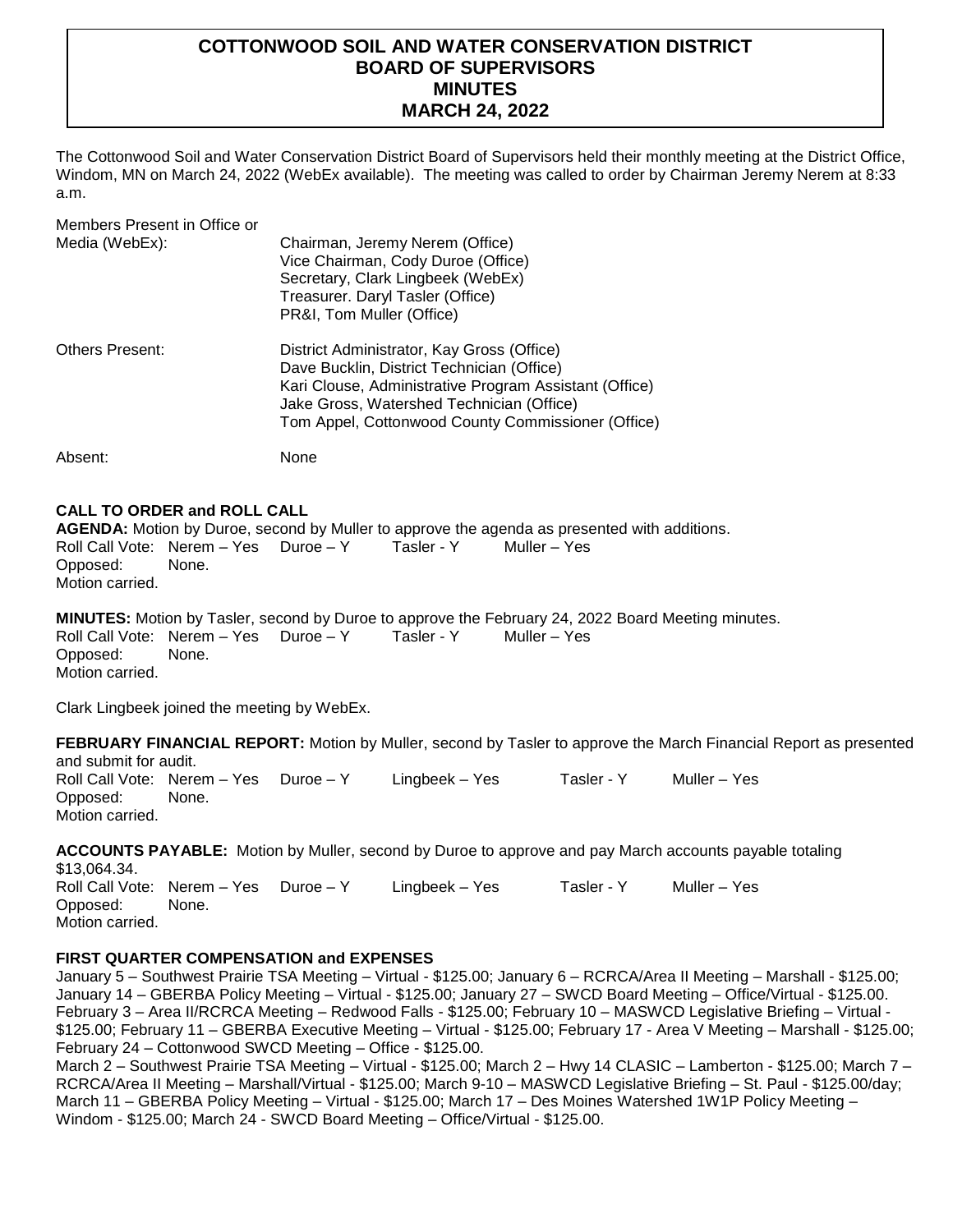# **PAGE 2 SWCD BOARD MINUTES MARCH 24, 2022**

Motion by Muller, second by Duroe to approve the First Quarter Supervisor Compensation and Expenses. Roll Call Vote: Nerem – Yes Duroe – Y Lingbeek – Yes Tasler - Y Muller – Yes Opposed: None. Motion carried.

#### **RCRCA:** Lingbeek

Motion by Tasler, second by Muller to approve Resolution 22-01 to Support a Cottonwood Watershed One Watershed One Plan planning application to the Board of Water and Soil Resources. Roll Call Vote: Nerem – Yes Duroe – Y Lingbeek – Yes Tasler - Y Muller – Yes Opposed: None. Motion carried.

**GBERBA:** Lingbeek, Bucklin and Gross **DES MOINES 1W1P:** Muller and Gross Joint Powers Entity

# **SOUTHWEST PRAIRIE TSA:** Muller and Gross

# **SOUTHWEST PRAIRIE TSA VOUCHERS and FINANCIAL REPORT**

Motion by Duroe, second by Muller to approve the Southwest Prairie February Monthly Financials, March vouchers and March Administrative Report. Roll Call Vote: Nerem – Yes Duroe – Y Lingbeek – Yes Tasler - Y Muller – Yes Opposed: None. Motion carried.

Motion by Muller, second by Tasler to approve the purchase of a handheld VHF Airband Transceiver cost \$300.00 for use when flying drone. Roll Call Vote: Nerem – Yes Duroe – Y Lingbeek – Yes Tasler - Y Muller – Yes Opposed: None. Motion carried.

# **MASWCD:** Lingbeek

**COTTONWOOD COUNTY COMMISSIONER:** Commissioner Tom Appel

#### **ADMINISTRATOR REPORT:** Kay Gross

|             |                                                           |  | FY2020 LAWNS to LEGUMES DEMONSTRATION NEIGHBORHOOD GRANT (C20-8893) CONTRACT APPROVAL: |
|-------------|-----------------------------------------------------------|--|----------------------------------------------------------------------------------------|
|             | Erward/Pauline Tewes L2L-FY20-Cottonwood-43 Great Bend 26 |  | Pollinator Project Cost \$500.00 C-S \$450.00                                          |
| Jill Wolff  | L2L-FY20-Cottonwood-44 Great Bend 26                      |  | Pollinator Project Cost \$500.00 C-S \$450.00                                          |
| Jim Schmidt | L2L-FY20-Cottonwood-45 Westbrook 30                       |  | Pollinator Project Cost \$500.00 C-S \$450.00                                          |

Motion by Muller, second by Duroe to approve the FY2020 Lawns to Legumes Demonstration Neighborhood Grant (C20- 8893) Cost-Share contract for Tewes L2L-FY20-Cottonwood-43 (\$450.00), Wolff L2L-FY20-Cottonwood-44 (\$450.00) and Schmidt L2L-FY20-Cottonwood-45 (\$450.00).

Roll Call Vote: Nerem – Yes Duroe – Y Lingbeek – Yes Tasler - Y Muller – Yes Opposed: None. Motion carried.

### **COUNTY BUFFER COST-SHARE CONTRACT APPROVAL**

| Nicholas Yokiel | CB-21-01 | Delton 7 | <b>Wetland Restoration</b> | Cost \$9,500.00 C-S \$3,125.00                                                                                          |
|-----------------|----------|----------|----------------------------|-------------------------------------------------------------------------------------------------------------------------|
|                 |          |          |                            | Mating by Mulley, essent by Technite enorme the County Duffer Cent Chara Contrast for Velcell CD, 04, 04, (CO, 405, 00) |

Motion by Muller, second by Tasler to approve the County Buffer Cost-Share Contract for Yokeil CB-21-01 (\$3,125.00). Roll Call Vote: Nerem – Yes Duroe – Y Lingbeek – Yes Tasler - Y Muller – Yes Opposed: None. Motion carried.

**MASWCD LEGISLATIVE BRIEFING** – March 9 and 10 – SWCD Aid Legislative Action Discussion.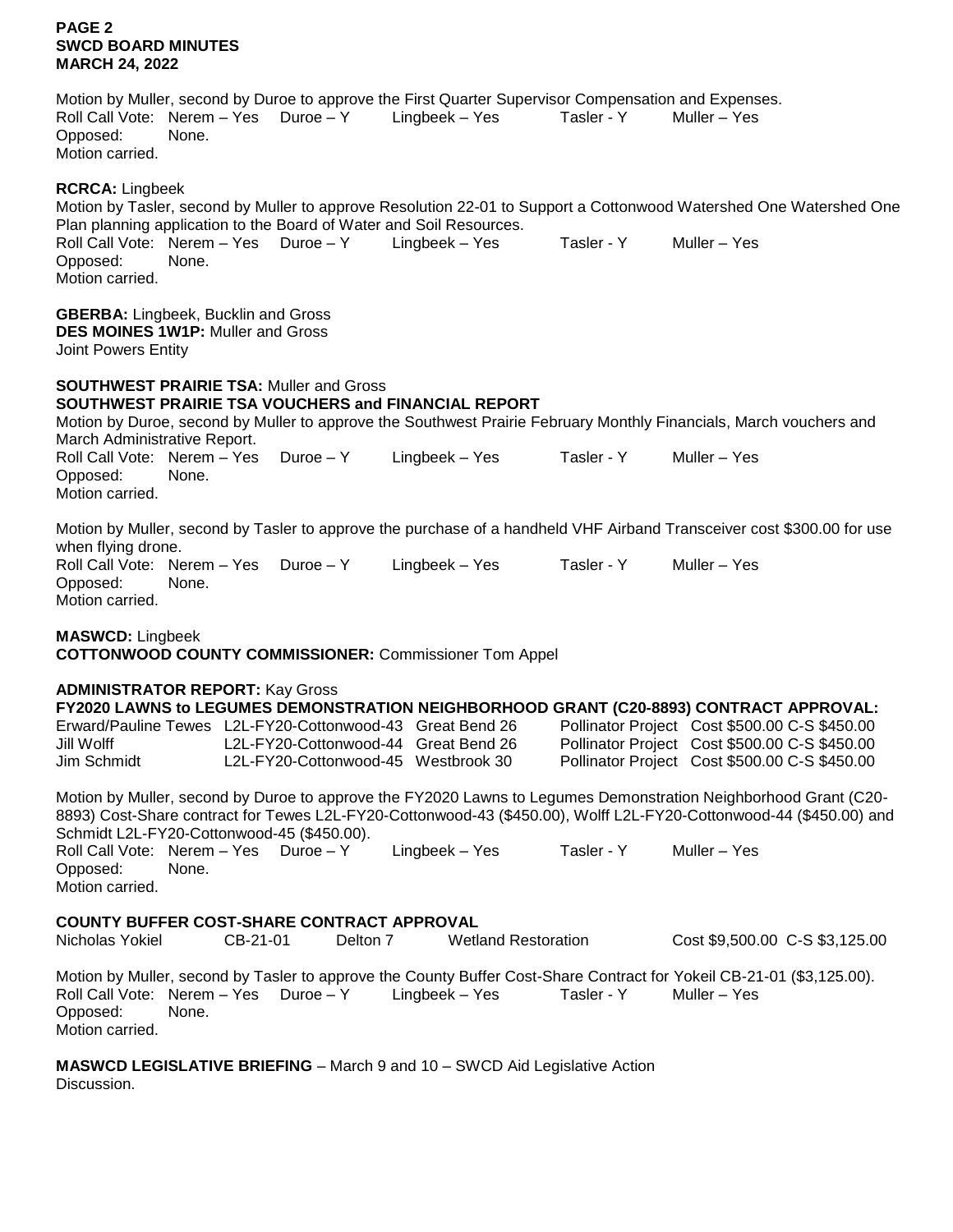## **PAGE 3 SWCD BOARD MINUTES MARCH 24, 2022**

### **2022 ELECTIONS**

- Nominating District I (Clark Lingbeek) and Nominating District III (Daryl Tasler) Filing May 17 30, 2022
- Election Process Election At Large (What we do presently) or by Districts (Similar to Commissioners)

Motion by Duroe, second by Muller to approve the continued process of electing Supervisors At Large for Cottonwood County that emphasizes the natural resource diversity of the County. All eligible voters in the County may vote for the SWCD Supervisors. Roll Call Vote: Nerem – Yes Duroe – Y Lingbeek – Yes Tasler - Y Muller – Yes

Opposed: None. Motion carried.

#### **COPIER**

Motion by Duroe, second by Muller to approve to buy the purchase of the Gordon Flesch Company Canon iR ADV DX C3835i copier at \$8,128.10 plus \$139.80 plus overages for imageCARE Agreement billed monthly/quarterly. Roll Call Vote: Nerem – Yes Duroe – Y Lingbeek – Yes Tasler - Y Muller – Yes Copposed: Opposed: Motion carried.

## **RECORDS RETENTION SCHEDULE UPDATE**

Motion by Duroe, second by Muller to approve the updated Records Retention Schedule for the Cottonwood SWCD. Roll Call Vote: Nerem – Yes Duroe – Y Lingbeek – Yes Tasler - Y Muller – Yes Opposed: None. Motion carried.

# **REQUEST FOR ANNUAL/SICK LEAVE PAYOUT**

Motion by Duroe, second by Muller to pay out Dave Bucklin 100 annual hours and 450 sick leave hours at his present wage of \$36.59. Roll Call Vote: Nerem – Yes Duroe – Y Lingbeek – Yes Tasler - Y Muller – Yes Opposed: None. Motion carried.

#### **SWCD POSITION DISCUSSION and HIRING**

Discussion.

# **MARCH MEETING DATES**

#### **SUPERVISOR MEETINGS**

April 7 – RCRCA/Area II Meeting – Marshall/Hybrid; April 21 – Des Moines Policy Board Meeting – Windom; April 27 – GBERBA Executive Board Meeting – WebEx; April 28 – SWCD Board Meeting – Office/WebEx.

#### **SWCD EMPLOYEE MEETINGS**

March 28-April 1 – SSTS Basic Design Training – Alexandria; March 30-31 – State Manager's Meeting – Baxter; April 5-7 – MCIT Managing the Human Resource Training – St. Cloud; April 8 – Summit Carbon Meeting – Redwood Falls; April 9 – Ducks Unlimited Banquet – Windom; April 13 – Des Moines Steering Team Meeting – Windom; April 21 – Des Moines Policy Board Meeting – Windom; April 27 - GBERBA Technical Meeting – WebEx; April 27 – GBERBA Executive Board Meeting – WebEx; April 28 - SWCD Board Meeting – Office/WebEx.

Motion by Tasler, second by Nerem to approve the Supervisor and Employee meetings and expenses for the month of March/April 2022. Roll Call Vote: Nerem – Yes Duroe – Y Lingbeek – Yes Tasler - Y Muller – Yes Opposed: None. Motion carried.